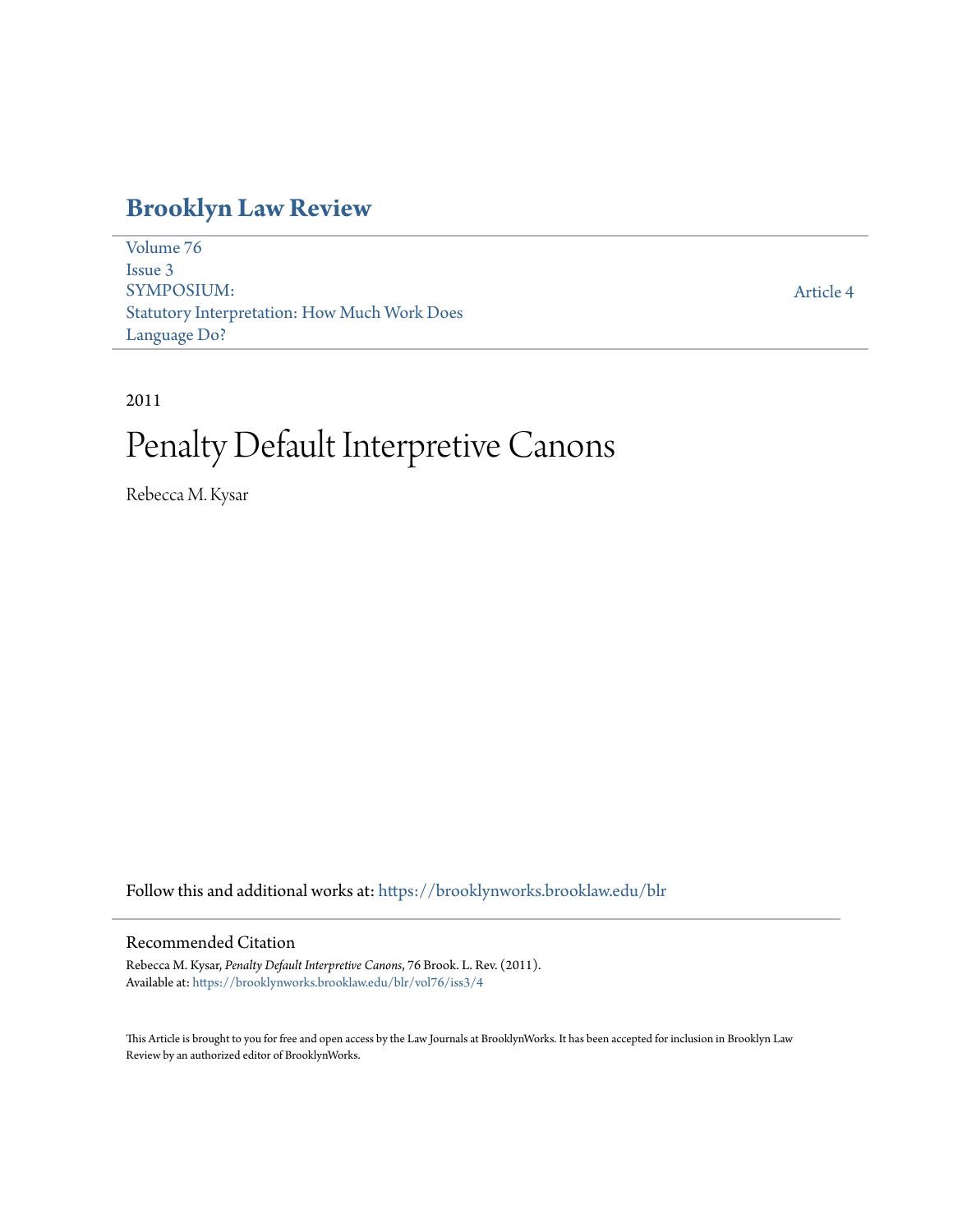## Penalty Default Interpretive Canons<sup>\*</sup>

*Rebecca M. Kysar*†

INTRODUCTION

 $\overline{a}$ 

A preference for a particular method of statutory interpretation over another often relates to one's view of the legislative process. In advancing his textualist approach, for example, Justice Scalia relies in part on a conception that the legislative process, filled with self-serving representatives who plant misleading statements into the legislative record, malfunctions.1 Purposivists, on the other hand, share a more benign opinion of the legislative process—interpreting statutes in accordance with meritorious, public-regarding aims that were presumably sought by lawmakers in enacting the legislation in question. Neither understanding of the legislative process satisfies,<sup>2</sup> and scholars continue to search for methods of statutory interpretation that reflect the actual functioning of the legislative process.

A scholarly focus on whether a methodology of statutory interpretation is too cynical or too optimistic of the legislative process, however, is incomplete; in evaluating a methodology, scholarship must also explore how it *affects* the legislative process. Whether courts should remedy defects in the legislative process through the interpretive endeavor—or even whether they can—have been enduring questions in the

 <sup>\* © 2011</sup> Rebecca M. Kysar. All rights reserved.

 $^\dagger$  Assistant Professor of Law, Brooklyn Law School. For extremely valuable comments, I am grateful to Kelly Dunbar, Anita Krishnakumar, Minor Myers, Larry Solan, and the participants of this symposium, as well as those of the 2011 panel for the AALS Section on Legislation and the Law of the Political Process. 1

<sup>&</sup>lt;sup>1</sup> ANTONIN SCALIA, A MATTER OF INTERPRETATION: FEDERAL COURTS AND THE LAW 34 (1997).

<sup>2</sup> Even modern public-choice theory—a school of political science rooted in cynicism of representatives' incentives—accepts a view of lawmakers that encompasses their pursuit of ideological preferences, in addition to campaign contributions and other rents. At times, however, the legal academy has not embraced such an expansive view of the theory. Daniel Shaviro, *Beyond Public Choice and Public Interest: A Study of the Legislative Process as Illustrated by Tax Legislation in the 1980s*, 139 U. PA. L. REV. 1, 66-68, 77 (1990).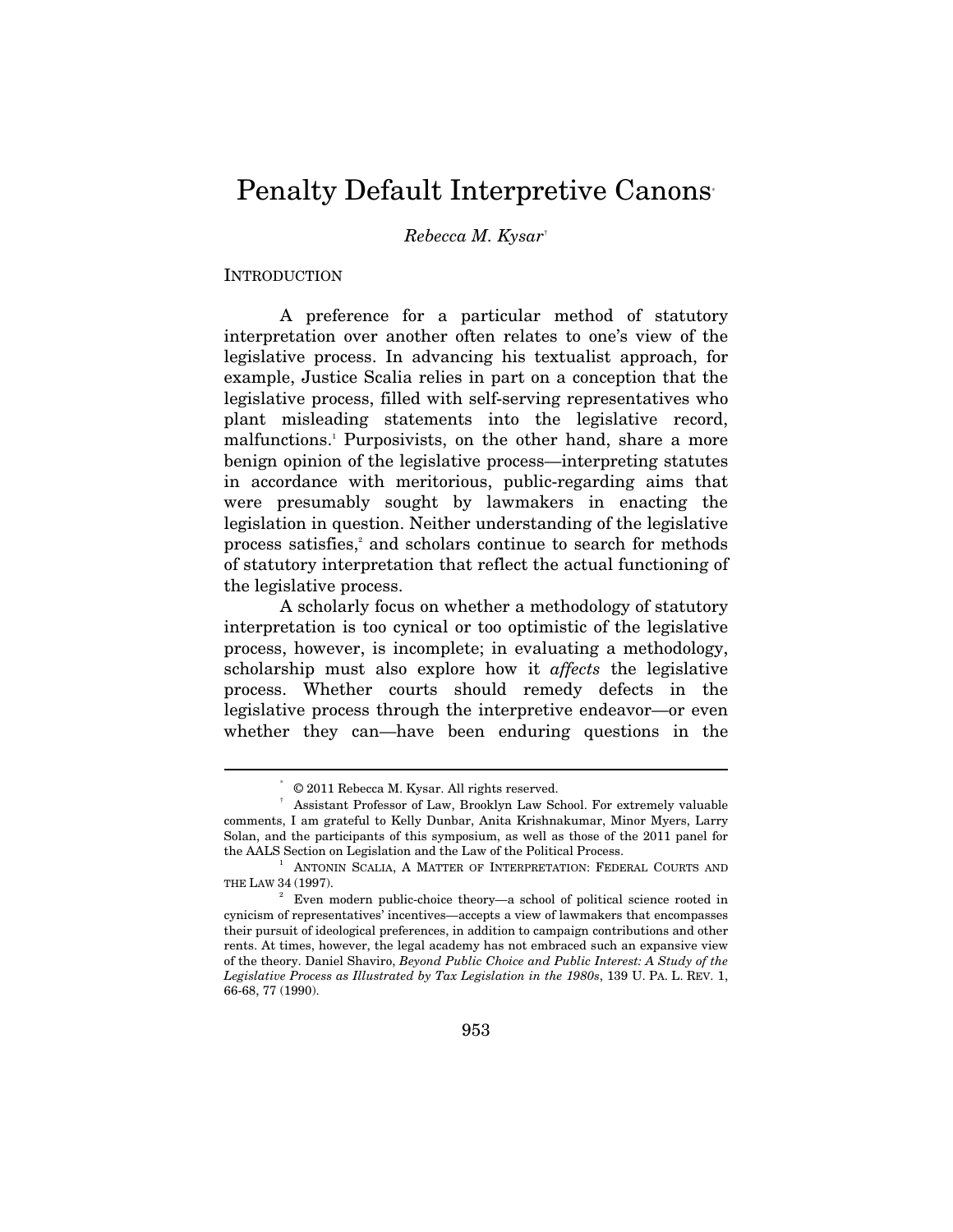academy,<sup>3</sup> although one rarely visited in recent years. In this short essay, I conclude that such a curative function is indeed possible and desirable when Congress itself wishes it. Congress, for instance, has internal rules designed to cure collective-action problems yet often has no means of enforcing them, even when it so desires. I propose, however, that courts can sometimes aid Congress by assuming that those rules function correctly even when they do not.

This interpretive approach falls within my novel categorization of several methodologies that contemplate a mismatch between reality and the view of the legislative process they assume. It is precisely this distorted view that eradicates identified problems in the legislative process. The problem I focus upon in this essay is that of "hidden" specialinterest provisions, the beneficiaries of which are not transparent to other lawmakers or in the statute's plain language. More specifically, by assuming counterfactually that legislators actually *disclose* special-interest provisions, courts can create incentives for lawmakers to indeed do so.

Collectively, I label these methodologies "penalty default interpretive canons"4 because they are analogous to the famous Ayres-Gertner thesis recommending that courts employ "penalty default" rules to specify outcomes that the contracting parties do not wish and, in turn, create incentives for the parties to reveal efficiency-enhancing information.<sup>5</sup> Penalty default interpretive canons punish individual lawmakers who obscurely dole out special-interest benefits by refusing to give those deals effect. These canons accordingly motivate lawmakers to make special-interest benefits manifest—and I

<sup>3</sup>  *See, e.g.*, RONALD DWORKIN, LAW'S EMPIRE 319 (1986); Jonathan R. Macey, *Promoting Public-Regarding Legislation Through Statutory Interpretation: An Interest Group Model*, 86 COLUM. L. REV. 223 (1986); William D. Popkin, *Foreword: Nonjudicial Statutory Interpretation*, 66 CHI.-KENT L. REV. 301, 315 (1990); Jane S. Schacter, *Metademocracy: The Changing Structure of Legitimacy in Statutory Interpretation*, 108 HARV. L. REV. 593, 607-11 (1995); Cass R. Sunstein, *Beyond the Republican Revival*, 97 YALE L.J. 1539, 1584-85 (1988); Cass R. Sunstein, *Interpreting Statutes in the Regulatory State*, 103 HARV. L. REV. 405, 457 (1989) [hereinafter Sunstein, *Interpreting Statutes*]; Cass R. Sunstein, *Law and Administration After* Chevron, 90 COLUM. L. REV. 2071, 2114-15 (1990). 4

<sup>&</sup>lt;sup>1</sup> Two scholars have labeled their proposal, by which courts would hold unconstitutional "statutes whose incompleteness is designed to shift responsibility from the legislature onto other governmental branches," as "the penalty default canon." Scott Baker & Kimberly D. Krawiec, *The Penalty Default Canon*, 72 GEO. WASH. L. REV. 663, 667 (2004). My labeling differs in that it applies to canons of statutory interpretation rather than constitutionality. 5

Ian Ayres & Robert Gertner, *Filling Gaps in Incomplete Contracts: An Economic Theory of Default Rules*, 99 YALE L.J. 87, 91 (1989).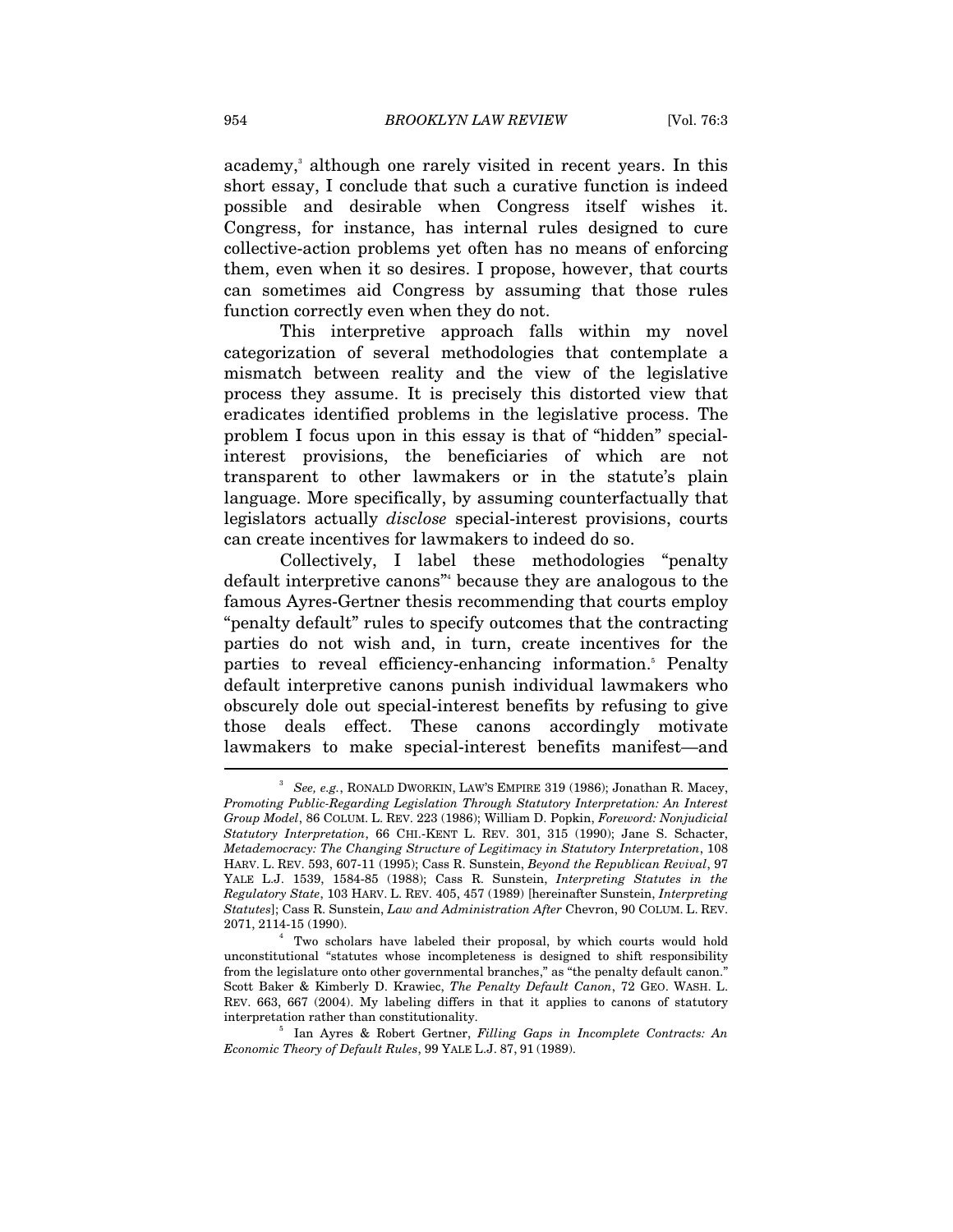thus subject to congressional and public scrutiny—during the legislative process.

These canons generally do no interpretive harm when the legislative process accords with its assumed goal; that is, when it is clear that statutory provisions benefit certain special interests, the canons operate to bestow those benefits. Thus, penalty default interpretive canons may satisfy both cynics of and believers in the legislative process. By identifying such a category, this essay presents a more robust typology of theories and methods of statutory construction vis-à-vis the legislative process.

This essay starts from the premise that hidden interestgroup deals are problematic—a foundational assumption supported by pluralist and republican theories alike.<sup>6</sup> When one's view of the legislative process's proper aims expands from transparency in lawmaking, one will accept other interpretive methods as properly invoked—even when they rest upon unrealistic conjectures about the legislative process—so long as the conjecture is curative of the assumed "ills" that befall Congress.

In Part I of this essay, I discuss typical critiques of two dominant interpretive methodologies—textualism and purposivism—that focus on their unrealistic depictions of the legislative process. In Part II, I then set forth the category of penalty default canons. Specifically, I discuss the several theories and methodologies that comprise this category and argue that their improbable account of the legislative process counterintuitively improves upon it. I also identify aspects of textualism and purposivism that may function as penalty default interpretive canons depending on one's conception of the ideal legislative process. I conclude, however, that the subset of penalty default interpretive canons deriving from Congress's own rules intrudes less on Congress's lawmaking function than other interpretive canons and methodologies.

#### I. THE TRADITIONAL TYPOLOGY

 $\overline{a}$ 

One could argue that interpretive methodologies are improperly invoked when their underlying view of the

<sup>6</sup>  *See* Rebecca M. Kysar, *Listening to Congress: Earmark Rules and Statutory Interpretation*, 94 CORNELL L. REV. 519, 575-78 (2009) (arguing that pluralists generally would not seek to enforce interest-group deals that are hidden from congressional members while republicans would generally prefer exposure of interestgroup deals to further deliberation).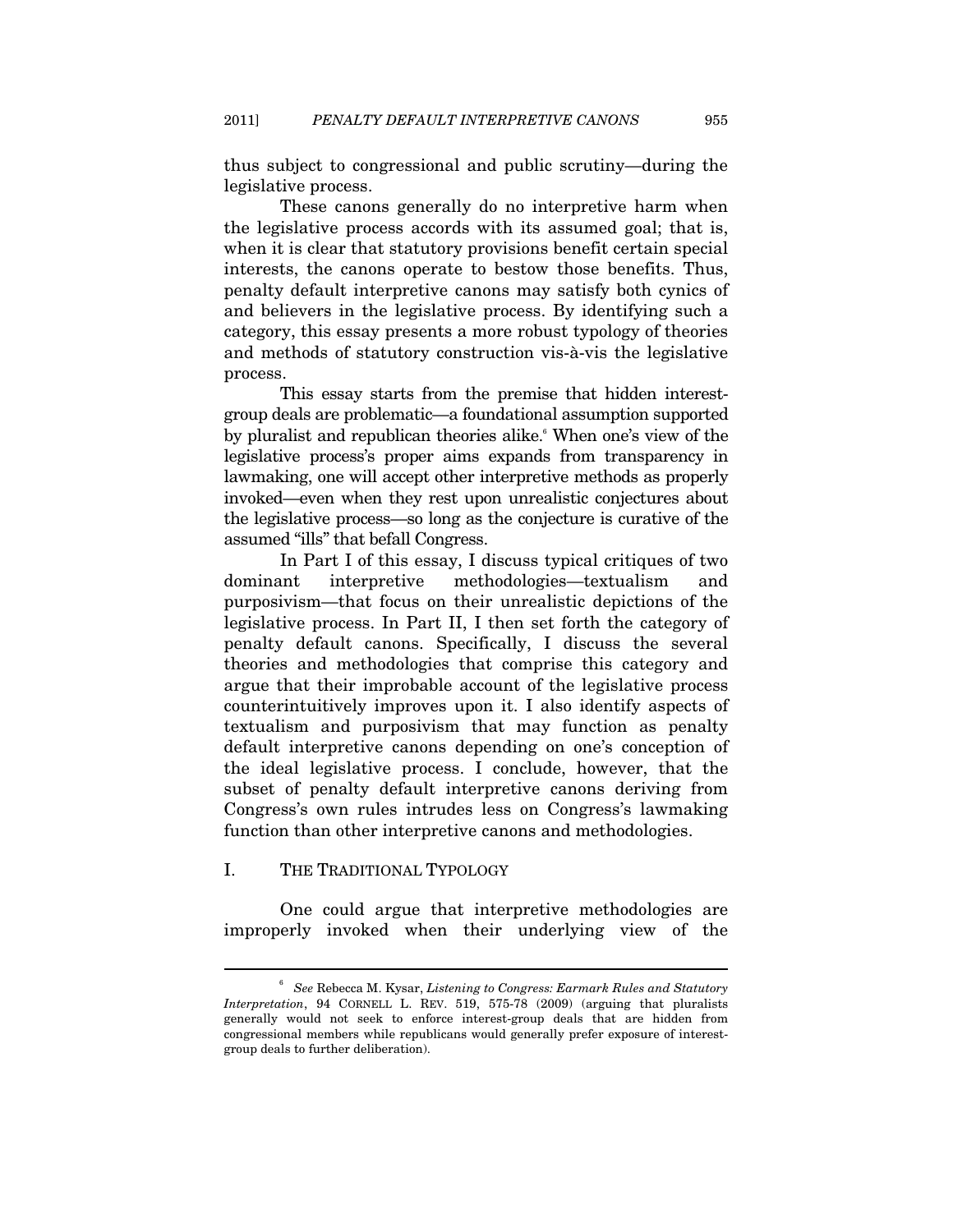legislative process deviates from that process's actual functioning. I refer to this perspective as the "traditional" way of understanding statutory interpretation, and in this part, apply it to both textualism and purposivism.

#### *A. Textualism*

I begin with textualism. Textualists rely, in part, on hypothesized dysfunctions in the legislative process to justify rejecting a statute's legislative history in favor of the statutory text. They argue, for example, that members of Congress do not use legislative history to enrich debate or to convince their colleagues of a statute's proper meaning; instead, Congress uses legislative history strategically to influence later judicial constructions of the legislation. Owing to the massive increase in statutory proposals, textualists argue that legislators rarely even have the chance to read an act's legislative history. For this reason, textualists insist that there are ample opportunities for legislators to inject a pet agenda into the legislative history without fear of retaliation from competing interests.<sup>7</sup> In this manner, committee reports and floor statements do not record genuine legislative debate. And legislative materials thus do not reflect Congress's actual intent.

Moreover, it is a costly endeavor to cement interestgroup deals in the actual language of a statute—which must pass through the two houses of Congress and be signed by the President.<sup>8</sup> The insertion of legislative-history language favorable to the interest group is a much cheaper deal to strike.<sup>9</sup> Because committee members' views are often in line with interest groups rather than their fellow lawmakers, this phenomenon may be quite prevalent.10 Textualists argue that

*Judicial Review?*, 101 YALE L.J. 31, 42 (1991) ("Committee membership rarely

<sup>7</sup>  *See* John F. Manning, *Textualism as a Nondelegation Doctrine*, 97 COLUM. L. REV. 673, 686 nn.56-58 (1997) (citing sources concluding that members of Congress seldom see legislative history before casting their votes). *But see* William N. Eskridge, Jr., *Legislative History Values*, 66 CHI.-KENT L. REV. 365, 377 n.44 (1990) (citing studies that show legislators are more likely to read a committee report than a bill). 8

<sup>&</sup>lt;sup>8</sup> Thus, interest groups and lawmakers attempt to smuggle in their deals under the guise of public-interest legislation. Macey, *supra* note 3, at 232.

<sup>9</sup>  *See* Edward P. Schwartz et al., *A Positive Theory of Legislative Intent*, 57 LAW & CONTEMP. PROBS. 51, 54-55 (1994) ("While the generation of supplementary legislative materials is costly, it is not nearly so costly as writing more specific statutes. In addition to the time and manpower necessary to produce the statutory language, it must be agreed upon by the Congress, a process that becomes more precarious as legislation becomes more specific."). 10 Einer R. Elhauge, *Does Interest Group Theory Justify More Intrusive*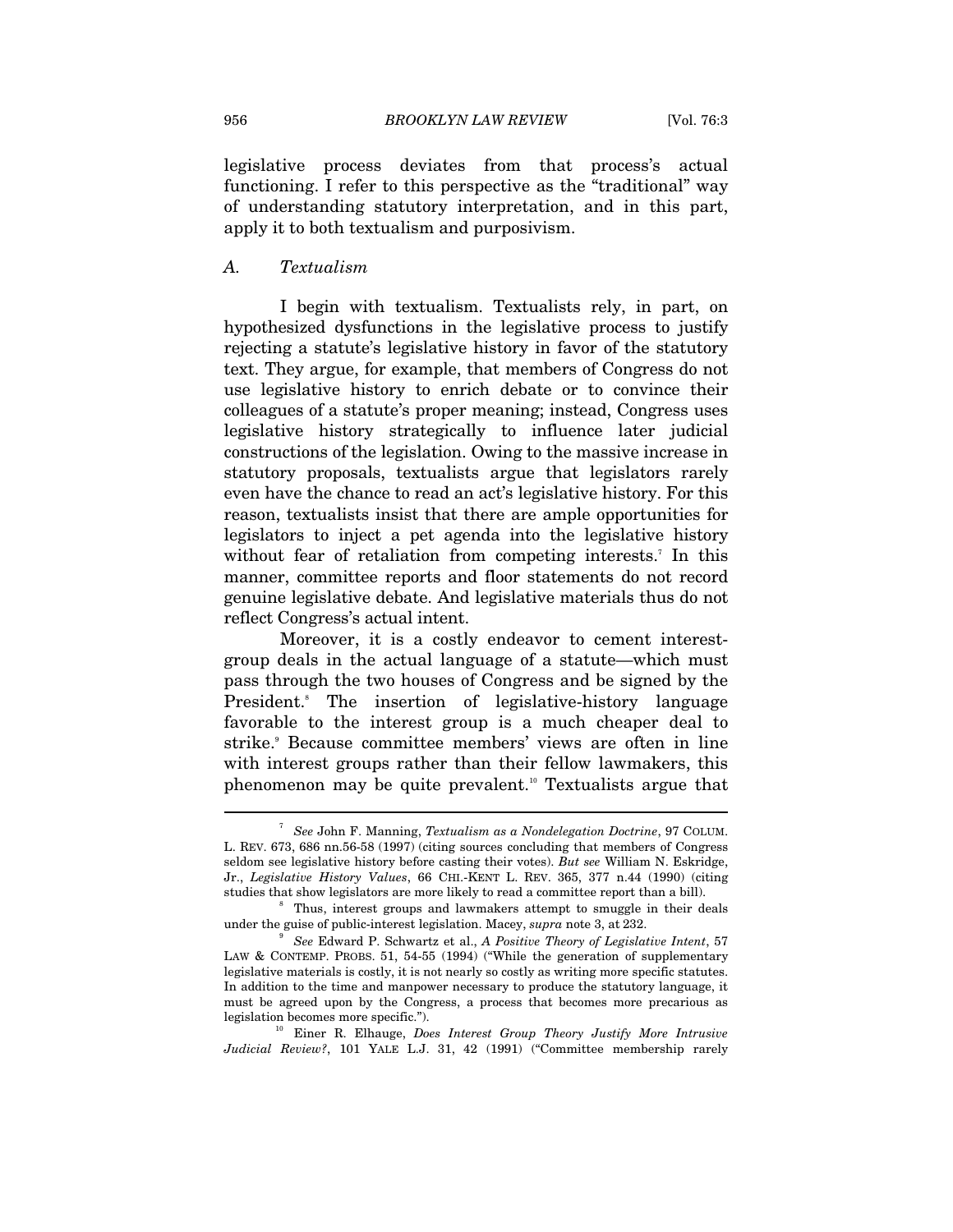judicial consultation of legislative history increases the likelihood that these hidden deals will be enforced—thus making them more valuable and prevalent.<sup>11</sup> In light of these features of the legislative process, textualists firmly believe that the surest guide to the legislature's intent is the actual text of the statute voted upon by members of Congress.

Finally, some textualists rely on insights from publicchoice theory that indicate the legislative process's inability to aggregate lawmakers' individual preferences into a single collective choice, a contention made famous by Kenneth Arrow.12 One could describe this phenomenon as another dysfunction of the legislative process. Taking these dysfunctions together, although the Court lacks a textualist majority, it "now seems to accept that the uncertainties of the legislative process make it safer simply to respect the language that Congress selects, at least when that language is clear in context."<sup>13</sup>

To be sure, textualism, as a comprehensive theory of statutory interpretation, relies on more than an assumption of the "dysfunctional" legislative process; it also assumes that the statute's words rather than legislative intent govern from a constitutional perspective and that judges simply lack the institutional capability to make sense of the fragments of statutory meaning embedded in the legislative record.<sup>14</sup> But imagine a judge who is committed to textualism solely because she views the legislative process as dysfunctional. She will be employing a correct methodology when her assumption matches reality—for example, when she ignores a member's statement in the *Congressional Record* that favored an interest-group position but was not accepted by his colleagues.

represents a cross-section of the legislature. Instead, legislators tend to self-select into

those committees in which their supporters have the greatest stakes."). 11 Manning, *supra* note 7, at 688 ("'[T]o the degree that judges are perceived as grasping at any fragment of legislative history for insights into congressional intent, to that degree will legislators be encouraged to salt the legislative record with unilateral interpretations of statutory provisions they were unable to persuade their colleagues to accept.'") (quoting Int'l Bd. of Elec. Workers, Local No. 474 v. NLRB, 814 F.2d 697, 717 (D.C. Cir. 1987) (Buckley, J., concurring)); *see also, e.g.*, Exxon Mobil Corp. v. Allapattah Servs*.*, 545 U.S. 546, 568, 570 (2005) (recognizing that, in some circumstances, "unrepresentative committee members—or, worse yet, unelected staffers and lobbyists" manipulate legislative history to obtain results that they could

not achieve on the face of the statute). 12 Frank H. Easterbrook, *Statutes' Domain*, 50 U. CHI. L. REV. 533, 547 (1983) (citing Arrow's paradox, which posits that the order in which decisions are made rather than majority preferences—dictates the outcome of majority voting). 13 John F. Manning, *The Absurdity Doctrine*, 116 HARV. L. REV. 2387, <sup>2419</sup> (2003). 14 SCALIA, *supra* note 1, at 29-37.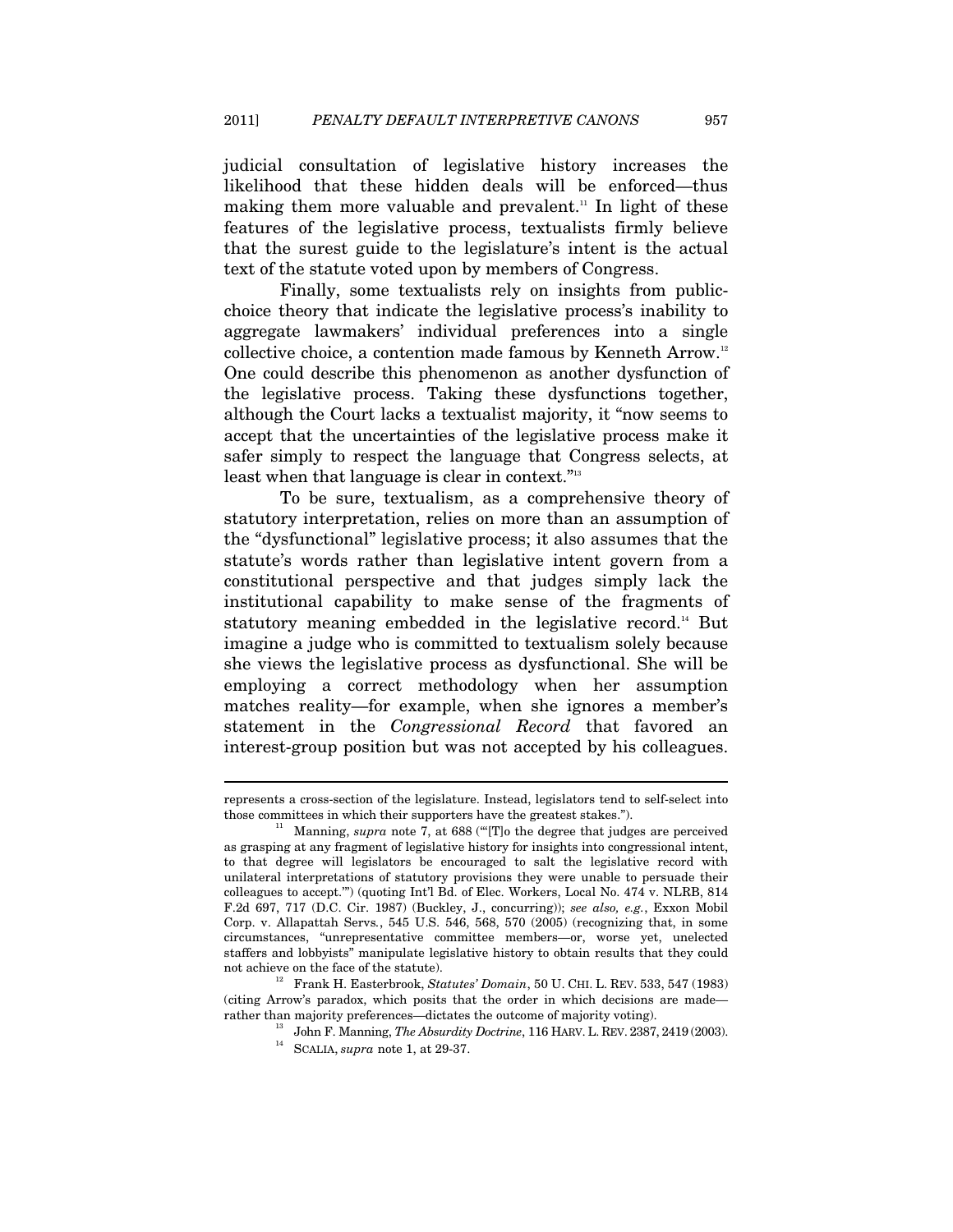When her assumption does not match reality, however, she will overlook potentially valuable insight into congressional intent. Perhaps, for instance, lawmakers voted for the statute with full knowledge that the legislative history would be used as a gapfilling device.<sup>15</sup> The difficulty for the judge, of course, is distinguishing between these two scenarios—a nearly impossible task. Inevitably, then, judges at times will invoke textualism improperly, depending on their own interpretive theory.<sup>16</sup>

#### *B. Purposivism*

The second theoretical approach to statutory interpretation that I will address is purposivism. Purposivism instructs courts to interpret statutes in a manner that will best effectuate the statute's purpose. This approach was made dominant by the legal-process school, founded by Henry Hart and Albert Sacks. Hart and Sacks argued that "every statute must be conclusively presumed to be a purposive act" because "a statute without an intelligible purpose is foreign to the idea of law and inadmissible."17 To determine the statute's purpose, Hart and Sacks prescribed three assumptions the judge must make: (1) statutes are the work of reasonable lawmakers pursuing reasonable purposes; (2) the statute must not be read to mandate irrational patterns of outcomes; and (3) what constitutes an irrational pattern of outcomes must be "judged in the light of the overriding and organizing purpose."<sup>18</sup>

One might argue that purposivism rests upon a rosy view of the legislative process: there is no consensus among lawmakers on a statute's rational purpose, lawmakers are not rational, and/or there is no enacted logical purpose.<sup>19</sup> To the

<sup>15</sup> *See generally* William N. Eskridge, Jr. & John Ferejohn, *Politics, Interpretation, and the Rule of Law*, *in* NOMOS XXXVI: THE RULE OF LAW 265, 273 (Ian Shapiro ed., 1994) (discussing the influence of rules of construction on legislative behavior).<br><sup>16</sup> Some textualists would, of course, have responses to this conundrum that

do not rely on dysfunctions in the legislative process. For instance, Scalia would surely respond that judges should keep to the text of the statute precisely because they are institutionally ill-equipped to weed out genuine from strategic legislative history. 17 *See generally* HENRY M. HART & ALBERT M. SACKS, THE LEGAL PROCESS:

BASIC PROBLEMS IN THE MAKING AND APPLICATION OF LAW 1124-25 (William Eskridge, Jr. & Philip Frickey eds., 1994). 18 *Id.* 

<sup>&</sup>lt;sup>19</sup> On the other hand, it may be that Hart and Sacks thought of their theory as primarily normative rather than descriptive. WILLIAM N. ESKRIDGE ET AL., CASES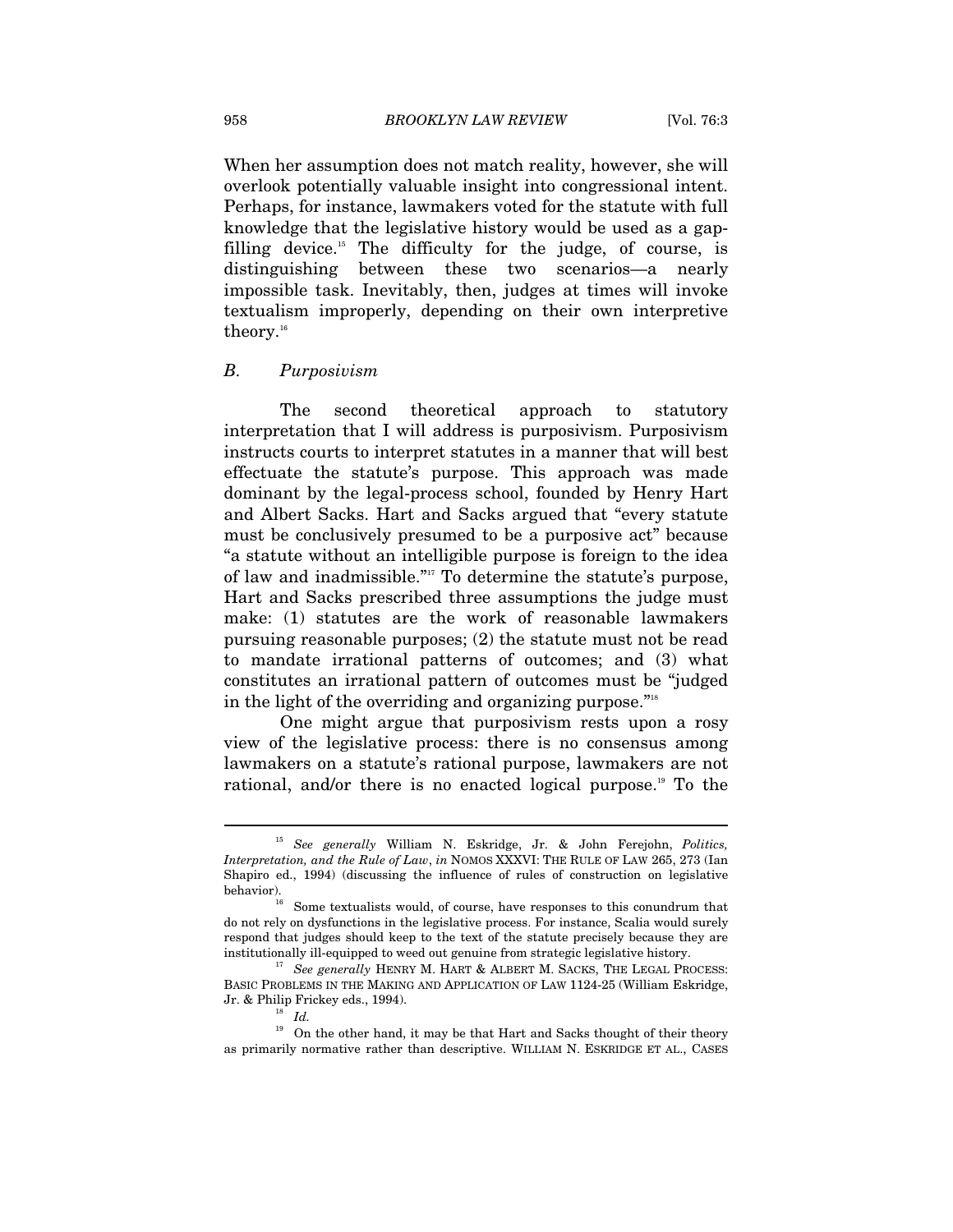extent purposivists rely on an optimistic view of the legislative process, they also seem to suffer from the critique that their methodologies are improperly invoked when the legislative process does not function in accordance with this view. Consider a judge who finds an intelligible purpose behind a statute and applies it to a set of facts because she assumes the legislative process produces that purpose. The judge will be invoking a correct methodology if her hypothesis bears true. But when her assumption does not match reality, the judge may be imputing a purpose never contemplated by Congress.<sup>20</sup>

#### II. PENALTY DEFAULT INTERPRETIVE CANONS: A NEW TYPOLOGY

So far, we have seen interpretive methodologies that are arguably improperly invoked when there is a mismatch between assumptions about the legislative process and its actual functioning. In this part, I argue that this categorization is too narrow—that methodologies sometimes utilize the tension between their underlying assumptions and reality to further the functionality of the legislative process.

In the 1980s, legal scholars began to suggest interpretive methods to combat both the oversupply of privateregarding legislation and an undersupply of public-regarding legislation. This distortion, according to public-choice theory, occurs because special interests seek rents from lawmakers at the expense of a disinterested public. To combat this perceived inefficiency, some scholars have argued that courts should interpret statutes narrowly against interest groups.<sup>21</sup> Critics maintain that this approach demands that judges exceed their  $\overline{a}$ 

AND MATERIALS ON LEGISLATION, STATUTES AND THE CREATION OF PUBLIC POLICY 750

<sup>(4</sup>th ed. 2007).  $\frac{20}{20}$  Of course, some purposivists would argue that, even where there is no ascertainable purpose, a judge should impart one to develop an organized, principled statutory regime. This alternative view demonstrates that errors produced by a particular interpretive methodology will appear or disappear depending on one's ideal view of the legislative process and the courts' role in effectuating that view, which I

discuss below. 21 Sunstein, *Interpreting Statutes*, *supra* note 3, at 486-87; *see also* Frank H. Easterbrook, *The Supreme Court, 1982 Term—Foreword: The Court and the Economic System*, 98 HARV. L. REV. 4, 14-15 (1984) (suggesting that courts should narrowly interpret statutes that transfer rents to special interests); Carlos E. Gonzalez, *Reinterpreting Statutory Interpretation*, 74 N.C. L. REV. 585, 663-64 (1996) (arguing that courts must interpret legislation "along public-regarding lines"); *cf.* Jerry L. Mashaw, *The Economics of Politics and the Understanding of Public Law*, 65 CHI.- KENT L. REV. 123, 134-35 (1989) (predicting that judges who embrace public-choice theory will construe legislation against special-interest groups).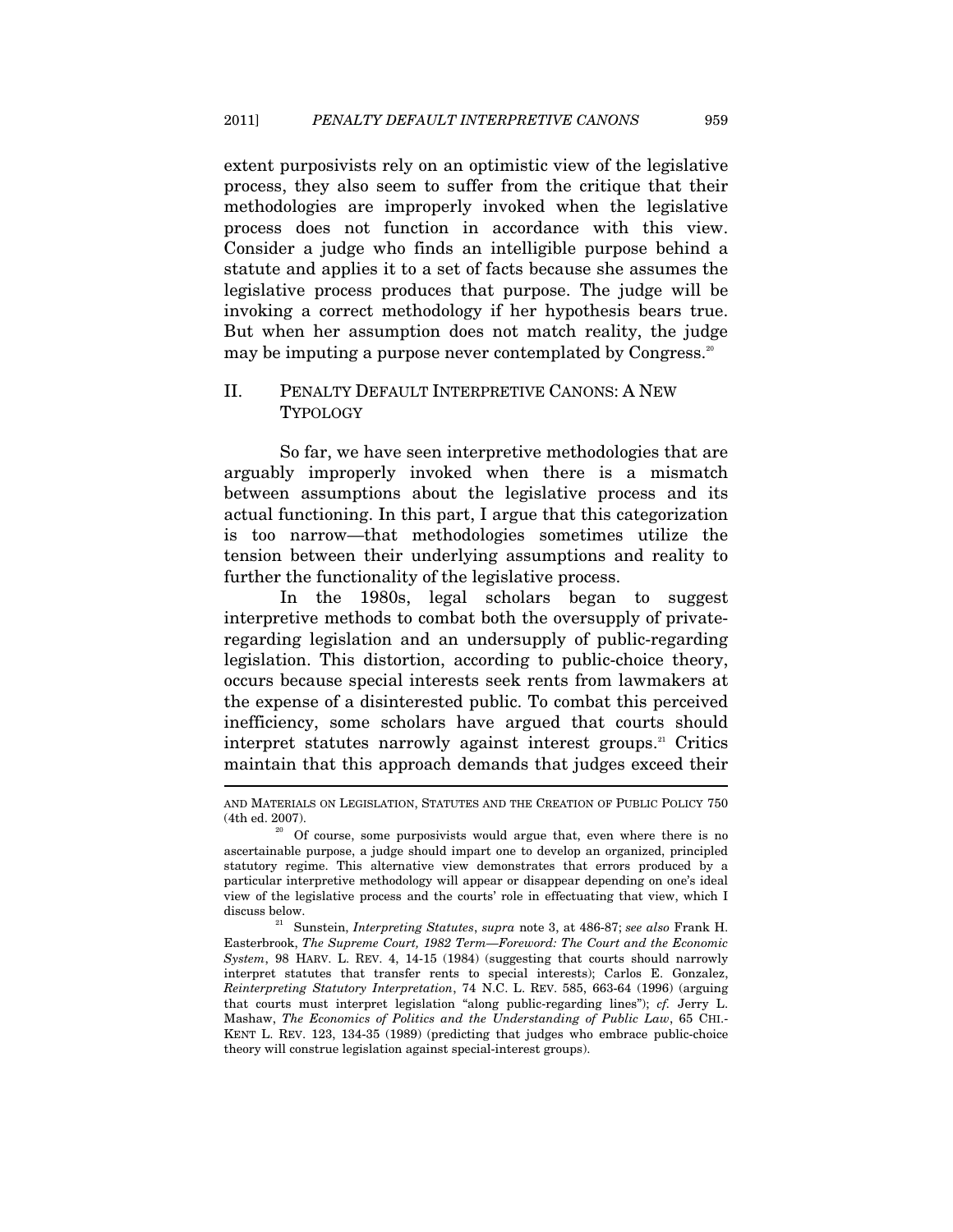interpretive role because public-choice theory does not indicate the appropriate level of interest-group influence.<sup>22</sup> Arguably, these methods are objectionable when the political process produces an acceptable level of interest-group activity.

Other interpretive methods, however, simply combat "hidden" interest-group deals and therefore do not as readily shift power to the judiciary in an objectionable way. In short, these methods direct the judge to elevate or ignore certain aspects of the political process in the hierarchy of interpretative aids. Jonathan Macey has argued that interpreting statutes according to their stated purpose will limit interest-group activity.<sup>23</sup> To justify this approach, Macey contends that interest groups and lawmakers hide their deals in "hidden-implicit" statutes because "open-explicit" statutes are more politically costly. By refusing to uncover deals in hidden-implicit statutes, judges following Macey's approach can create incentives for more transparent legislation. Richard Posner similarly seeks to limit hidden interest-group deals by simply ignoring them, although he rejects purposivism precisely because public-choice theory predicts fewer statutes with public-regarding purposes.<sup>24</sup> In Posner's view, judges should not conjecture about interest-group activity that is not publicly available.<sup>25</sup>

Both Macey's and Posner's approaches rest on the relatively noncontroversial premise that interest-group activity should be exposed, as opposed to the more controversial premise that it should be limited.26 To effectuate this goal, both approaches also rely on a counterfactual vision of the  $\overline{a}$ 

<sup>&</sup>lt;sup>22</sup> See Elhauge, *supra* note 10, at 34 ("[A]ny defects in the political process identified by interest group theory depend on implicit normative baselines and thus do not stand independent of substantive conclusions about the merits of particular political outcomes. Accordingly, expansions of judicial review cannot meaningfully be limited by requiring threshold findings of excessive interest group influence. Further, the use of interest group theory to condemn the political process reflects normative

<sup>%</sup> views that are contestable and may not reflect the views of the polity.").<br>
<sup>23</sup> Macey, *supra* note 3, at 227, 238, 250-56.<br>
<sup>24</sup> RICHARD POSNER, THE FEDERAL COURTS: CRISIS AND REFORM 286-93 (1985).<br>
<sup>25</sup> Richard Posne *Constitution*, 49 U. CHI. L. REV. 263, 286 (1982). In pairing different interpretive techniques with different classes of statutes, William Eskridge essentially adopts this approach for statutes with concentrated benefits and distributed costs. William N. Eskridge, Jr., *Politics Without Romance: Implications of Public Choice Theory for Statutory Interpretation*, 74 VA. L. REV. 275, 296-97 (1988).<br><sup>26</sup> Elhauge, *supra* note 10, at 45 n.72 (carving out from his critique of public-

choice-driven interpretive theories those theories that "rel[y] only on the proposition that such interpretation alleviates the information cost problems of politics by forcing interest groups and politicians to publicize any nefarious purpose a 'captured' statute has").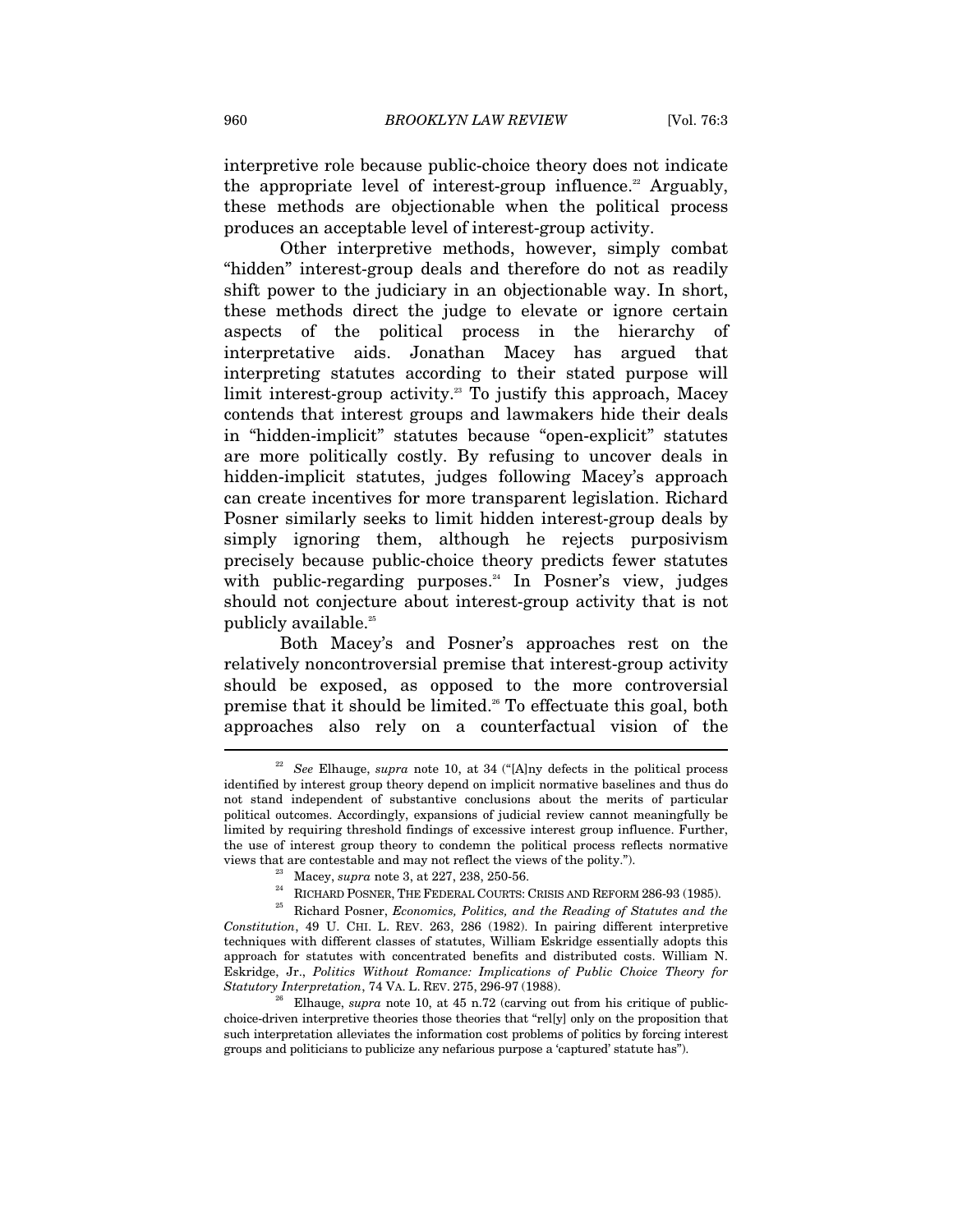legislative process. By assuming that the publicly stated purpose on the face of legislation is correct or by ignoring nonpublic evidence of interest-group deals, judges counter hidden special-interest legislation.

Elsewhere, I have recommended a statutory interpretation methodology that also possesses these characteristics. My proposal increases the costs of hiddenimplicit special-interest deals by assuming—at times counterfactually—that the legislature discloses certain specialinterest earmarks in accordance with its own legislative rules. $27$ This proposal is perhaps less controversial than Macey's or Posner's because it assists the legislature in curing the ills it perceives of itself. Otherwise, the legislative rules are effectively unenforceable, either through litigation<sup>28</sup> or within Congress itself.<sup>29</sup> Although the methodology assumes the functionality of the legislative process, it is appropriately invoked even when reality differs—that is, unless one does not support the goal of unearthing hidden interest-group deals. Additionally, when the legislature abides by its own rules and discloses special-interest legislation accordingly, the methodology upholds those deals.

Courts have also developed penalty default interpretive canons. In attempts to reduce logrolling and nontransparent lawmaking, the U.S. House and Senate have internal rules that typically forbid members from adding riders to appropriations bills without deliberation in the ordinary committee process. Although these rules are routinely ignored or waived,<sup>30</sup> courts effectively bolster them by employing an interpretive canon that presumes the legislature does not substantively amend through appropriations measures, even though this legislative practice often occurs.

Perhaps the leading case in this area is *Tennessee Valley Authority v. Hill* (*TVA*), where the Court held that the Endangered Species Act of 1973 prohibited completion of a dam

<sup>&</sup>lt;sup>27</sup> Kysar, *supra* note 6, at 562-67.<br><sup>28</sup> Courts have ruled that legislative rules are nonjusticiable under the Rulemaking Clause of the Constitution, except in a few rare cases involving other constitutional rights or clauses. *Id.* at 560-61; *see also* Rebecca M. Kysar, *Lasting* 

The purpose of the rules, after all, is to require congressional members to disclose "earmarks" that would otherwise remain hidden. Enforcement by fellow congressional members would be paradoxical, then, since it would require identifying hidden earmarks. 30 Sandra Beth Zellman, *Sacrificing Legislative Integrity at the Altar of* 

*Appropriations Riders: A Constitutional Crisis*, 21 HARV. ENVTL. L. REV. 457, 506 (1997).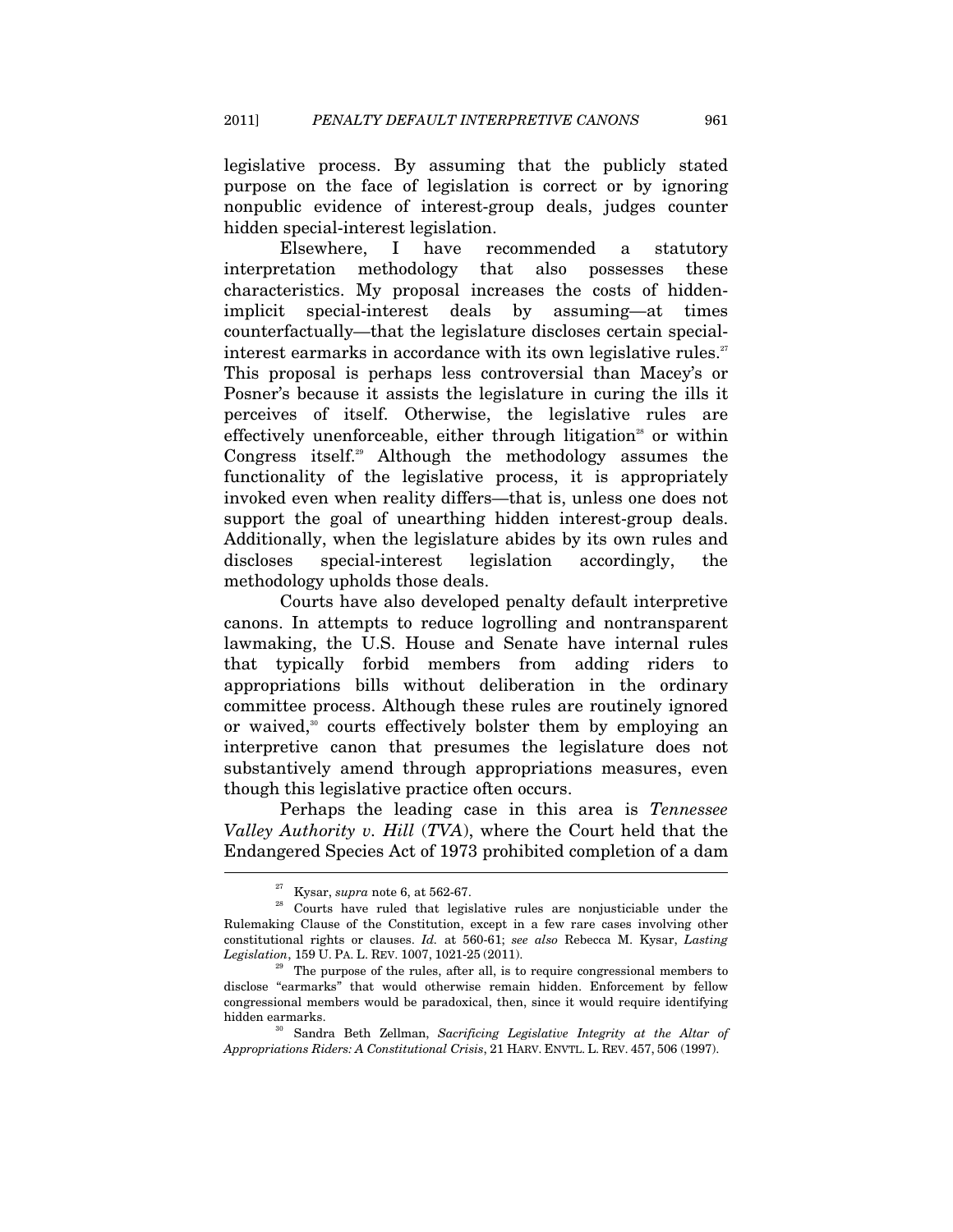that would threaten the existence of a rare fish.<sup>31</sup> The Court concluded that continued appropriations for the project did not repeal substantive law, reasoning that an opposite holding would "[n]ot only . . . lead to the absurd result of requiring Members to review exhaustively the background of every authorization before voting on an appropriation, but it would flout the very rules the Congress carefully adopted to avoid this need."32 The Court then cited an internal House rule that provided a point of order against substantive amendments in appropriations.33 This approach is similar to my own in that it assists the legislature in enforcing rules intended to address problems Congress sees of itself—the tendency to engage in legislative subterfuge rather than deliberation. It also implicitly recognizes Congress's inability to police rules that combat legislative subterfuge.

Similarly, the so-called elephant-in-mousehole doctrine, applied by the Supreme Court<sup>34</sup> and the courts of appeals,<sup>35</sup> holds that "Congress ... does not alter the fundamental details" of a regulatory scheme in vague terms or ancillary provisions it does not, one might say, hide elephants in mouseholes."36 The elephant-in-mousehole doctrine has its origins in *FDA v. Brown* 

 $\overline{a}$ 

(citing the elephant-in-mousehole doctrine in holding that the Department of Defense did not have authority under the National Defense Authorization Act to curtail civilian employees' collective-bargaining rights); Am. Bar Ass'n v. FTC, 430 F.3d 457, 469 (D.C. Cir. 2005) (holding that Congress did not grant the Federal Trade Commission authority to regulate attorneys under the Gramm-Leach-Bliley Act because to hold otherwise would require the conclusion "that Congress not only had hidden a rather large elephant in a rather obscure mousehole, but had buried the ambiguity in which the pachyderm lurks beneath an incredibly deep mound of specificity"); NISH v. Rumsfeld, 348 F.3d 1263, 1269 (10th Cir. 2003) ("We simply do not see the elephant in the mousehole" where the military claimed that the Randolph-Sheppard Act gave blind vendors priority in awarding mess hall contracts.). 36 *Whitman*, 531 U.S. at 468. *But see* Harrison v. PPG Indus., Inc*.*, 446 U.S.

578, 592 (1980) ("[I]t would be a strange canon of statutory construction that would require Congress to state in committee reports or elsewhere in its deliberations that which is obvious on the face of a statute. In ascertaining the meaning of a statute, a court cannot, in the manner of Sherlock Holmes, pursue the theory of the dog that did not bark.").

 $\begin{array}{c} \text{31} \\ \text{32} \end{array}$  437 U.S. 153, 172 (1978).<br> $\begin{array}{c} \text{33} \\ \text{44} \end{array}$  at 190-91.

<sup>&</sup>lt;sup>33</sup> *Id.* at 191. **34** The Court employed the canon again in *Gonzales v. Oregon*, when it held that the attorney general did not have authority under the Controlled Substance Act to prohibit physicians from prescribing drugs for use in assisted suicides. The Court rejected "[t]he idea that Congress gave the Attorney General such broad and unusual authority through an implicit delegation in the CSA's registration provision." 546 U.S. 243, 267 (2006) (citing Whitman v. Am. Trucking Ass'n, 531 U.S. 457, 468 (2001); FDA v. Brown & Williamson Co., 529 U.S. 120, 160 (2000)). 35 Am. Fed'n of Gov't Emps. v. Gates, 486 F.3d 1316, 1325 (D.C. Cir. 2007)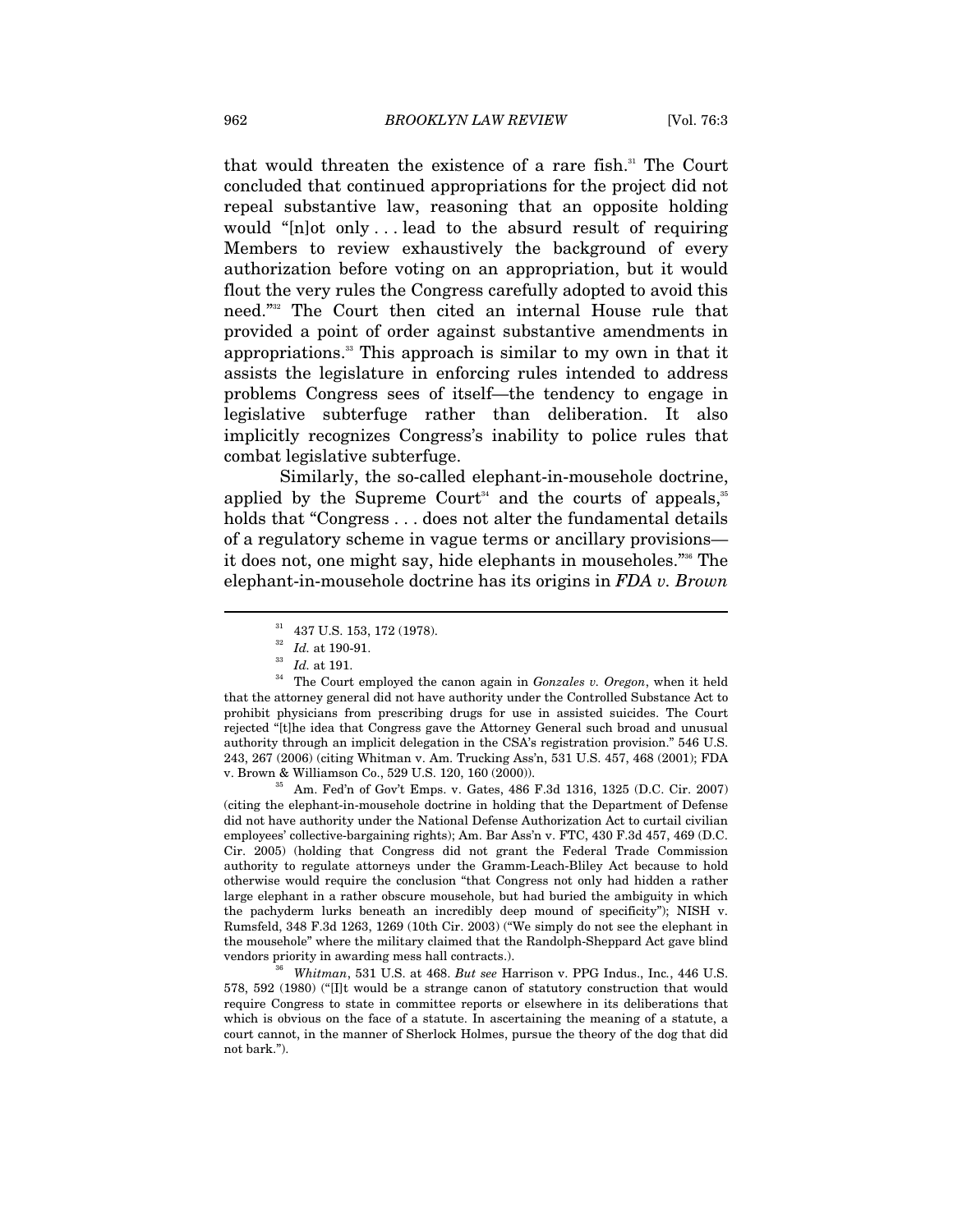*& Williamson Tobacco Corp.*, where the Supreme Court held that nicotine was not regulated by the FDA because it did not constitute a drug under the Federal Food, Drug and Cosmetic Act. Although nicotine arguably fell within the statute's broad definition of "drug," the Court held that "Congress could not have intended to delegate a decision of such economic and political significance to an agency in so cryptic a fashion."37

Related to this approach is the "dog-doesn't-bark" canon. Under this canon, if a statutory interpretation would significantly change the existing legal landscape, a lack of congressional debate on the issue is evidence that Congress did not intend that interpretation.<sup>38</sup> These two canons are striking in that they defy the insights of public-choice theory—that interest groups and lawmakers sometimes employ vague terms or ancillary provisions (or, to use Macey's language, hiddenimplicit statutes) to convey important benefits. When hiddenimplicit deals occur, these canons work to deny such benefits.

To be sure, the elephant-in-mousehole doctrine and the dog-doesn't-bark canon sometimes—if not the majority of times—simply fulfill congressional intent, as was most likely the case in *FDA v. Brown*. In these instances, the canons will accurately reflect congressional intent by refusing to alter the legal scheme based on innocuous provisions (rather than by thwarting a hidden legislative agenda). Still, when members of Congress deploy obscure lawmaking techniques to reward interest groups, these canons will frustrate that effort. These two canons, then, along with the presumption against substantive lawmaking through appropriations riders, appear to function—or have the potential to function—as penalty default interpretive canons. They require the judiciary to assume the legislative process is working correctly (i.e., lawmakers are not engaging in legislative subterfuge) even

<sup>529</sup> U.S. 120, 160 (2000).

<sup>38</sup> Zuni Pub. Sch. Dist. No. 89 v. Dep't of Educ., 550 U.S. 81, 90 (2007) (holding that New Mexico's local-aid program qualified as "equalized expenditures" under the Federal Impact Aid Program since, at the time of its enactment, legislative history indicated no intention to alter the Department of Education's method of calculating expenditures); Chisom v. Roemer, 501 U.S. 380, 396 n.23 (1991) (rejecting a particular statutory construction because, in light of extensive legislative history, "Congress' silence [on the matter] . . . can be likened to the dog that did not bark"); Mont. Wilderness Ass'n v. U.S. Forest Serv., 655 F.2d 951 (9th Cir. 1981) (opinion withdrawn based on enactment of new statute) (concluding that the Alaska Lands Act did not apply to non-Alaska land, despite rather clear statutory text to the contrary, because the legislative history did not indicate "a change in current laws of access of the magnitude of the . . . proposed interpretation").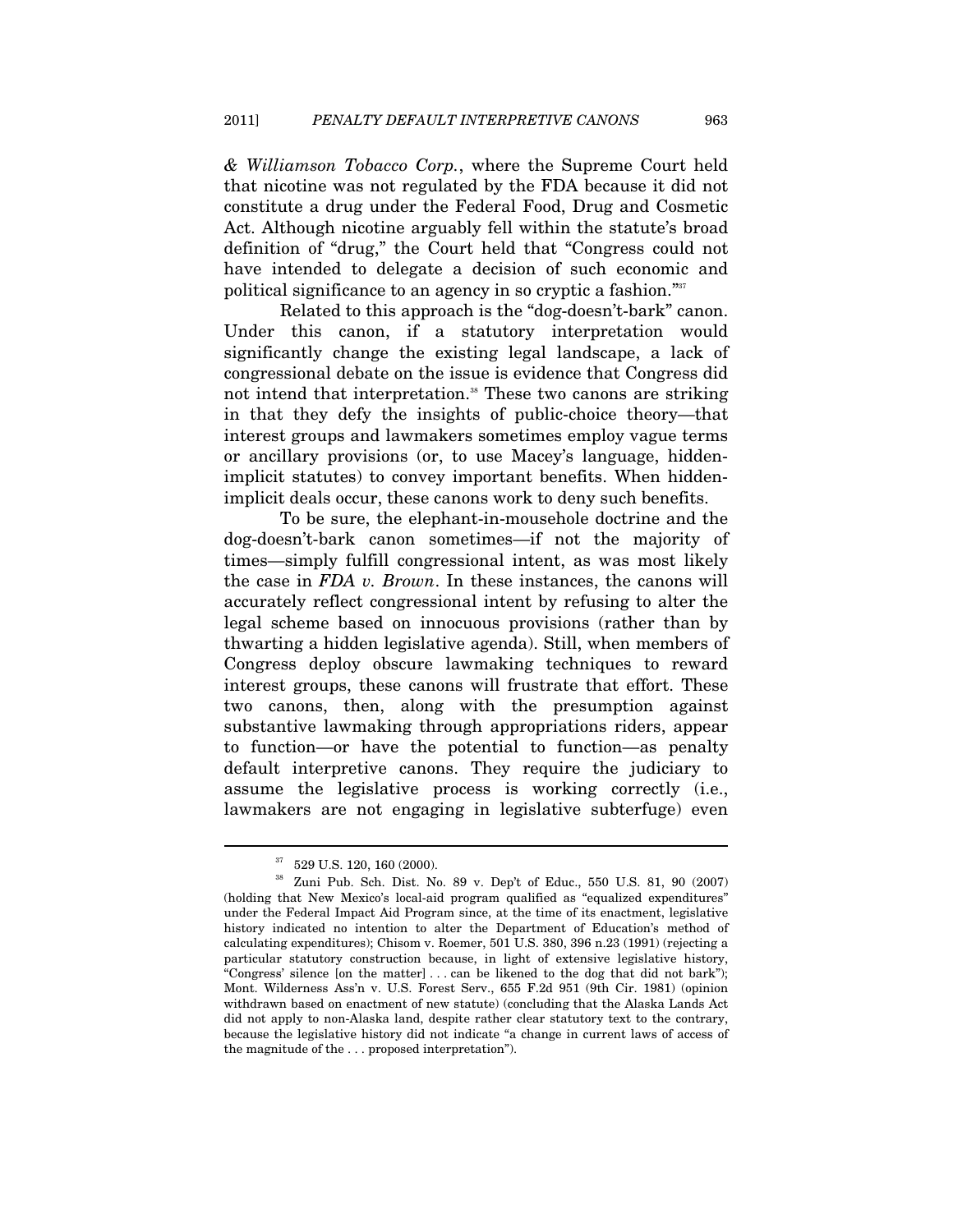when it malfunctions—resulting in a refusal to convey hidden special-interest-group benefits.

This exploration of penalty default interpretive canons generates a rethinking of the errors produced by two of the archetypal schools of interpretive theory—textualism and purposivism—which can also be employed as penalty default interpretive canons. Indeed, Macey's proposal identifies purposivism as the means to achieve transparent legislation holding the legislature to its stated public-regarding purpose, no matter its disingenuousness.<sup>39</sup> Similarly, textualism, by ignoring legislative history despite congressional practice to bury low-cost interest-group deals precisely there, incentivizes legislatures to elevate special-interest deals to the text of the statute.

Of course, the range of errors produced by these theories will be minimized or maximized as one accepts more or fewer types of legislative dysfunctions as proper targets of judicial incentives. For instance, if one agrees that interest-group activity should be curtailed, one may not be troubled by a court casting a public-regarding gloss to a statute, even though the legislature intended no such purpose.

A second-order question arises, however, after one accepts that an occurrence in the legislative process is problematic: whether and to what extent the judiciary should suppress it. My own view, as I have explored elsewhere, is that canons assuming the correct functioning of rules that the legislature sets for itself are less vulnerable to the attack that the judiciary has exceeded its interpretive function.<sup>40</sup> My approach to the earmark-disclosure rules and the approach articulated by the *TVA* Court fall within this subcategory of penalty default interpretive canons. Legislative rules can be thought of as indications of congressional intent regarding the process and content of lawmaking. Recognizing both the congressional willingness to abide by these rules and the collective-action problems in doing so, these interpretive methodologies may assist the legislature in achieving its goal of enacting legislation in accordance with its rules, even when individual defections from those rules occur.

<sup>39</sup> *See* Macey, *supra* note 3. 40 *See* Kysar, *supra* note 6, at 568-78 (citing support for the proposal in accordance with precedent, separation-of-powers theory, textualism, intentionalism, republicanism, and pluralism). These canons should not apply, however, when the legislature has collectively waived the rules.